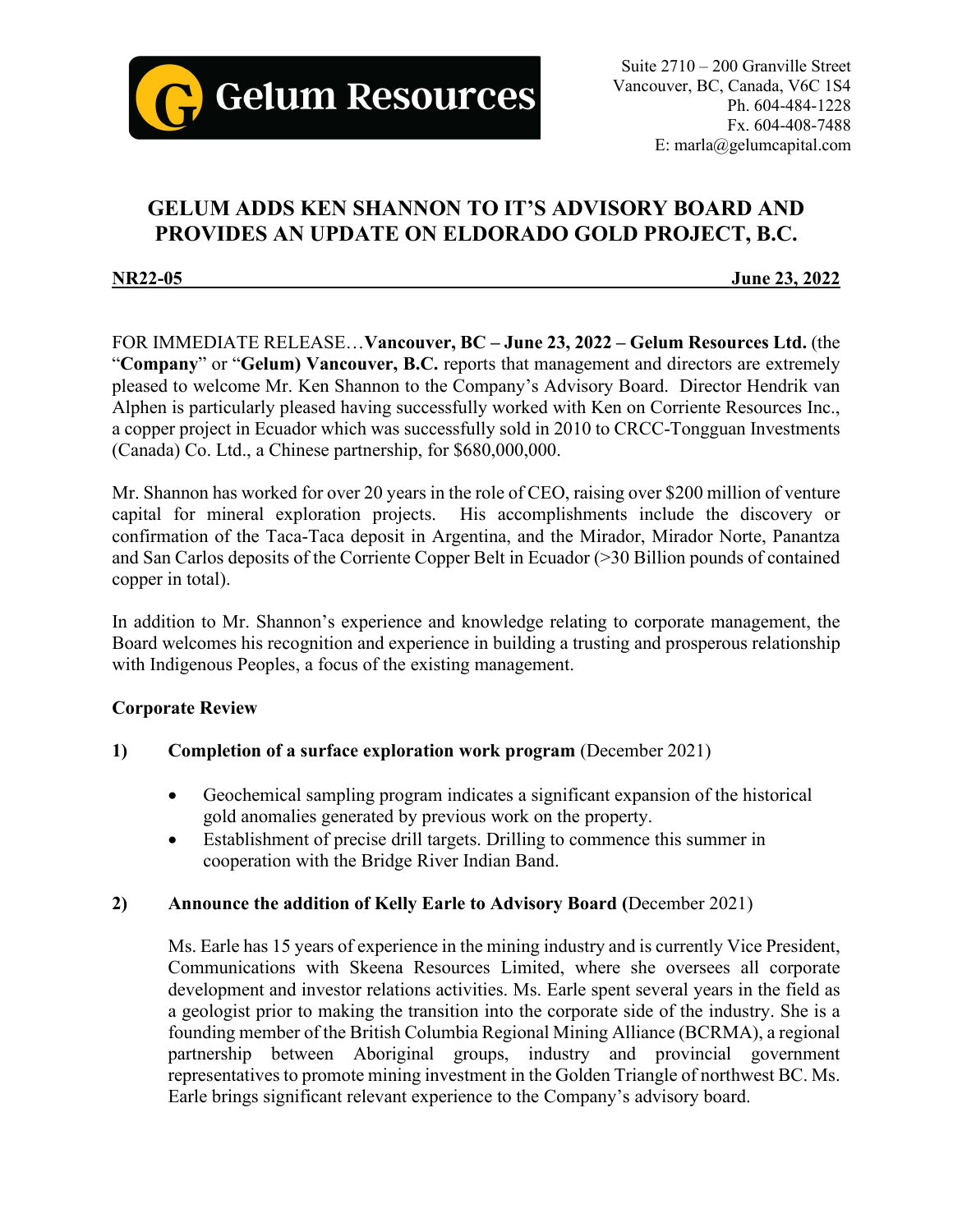#### **3) Completion of \$937,500 Financing** (January 2022)

The Company closed \$520,000 Flow-Through funds and \$417,500 Non-Flow-Through funds.

## **4) Acquired the ML copper-gold claims in central B.C. (**March 2022)

The acquisition of the ML claims allows Gelum to earn a 100% interest in the 8,736 Ha ML land position 6 kilometres from the Mt. Polley porphyry Cu-Au past-producing mine (care and maintenance; Imperial Metals Corp.), 6 kilometres from Osisko's QR Deposit (past-producer) and 28 kilometres from the active Gibraltar porphyry Cu-Mo active mine (Taseko – 75%, Cariboo Copper Corp. – 25%), located in south-central British Columbia, Cariboo Mining District.

### **5) Acquired the Robson mineral claims in central B.C.** (March 2022)

The acquisition of the Robson claims consolidated the existing Bralorne/Bridge River Eldorado claims with the addition of 305 hectares that lie within the Eldorado claims. The Robson claims have historical workings that when coupled with drilling by Gold Field's in 2011 indicate some broad intervals of anomalous, significant gold values within carbonatesericite altered granodiorite of the Eldorado Pluton.

ML land position 6 kilometres from the Mt. Polley porphyry Cu-Au past-producing mine (care and maintenance; Imperial Metals Corp.), 6 kilometres from Osisko's QR Deposit (past-producer) and 28 kilometres from the active Gibraltar porphyry Cu-Mo active mine (Taseko – 75%, Cariboo Copper Corp. – 25%), located in south-central British Columbia, Cariboo Mining District.

#### **6) Completion of VTEM geophysical survey covering 4000 Ha** (April 2022)

VTEM airborne geophysics comprising 889 line-kilometres, covering 4000Ha, of the western third of the claim block was completed by Geotech Ltd., in April 2022. Final data and maps are being compiled and will be interpreted promptly.

#### **7) An Exploration Agreement with the Bridge River Indian Band** (May 2022)

The agreement was concluded and signed on May 9, 2022. The agreement covers the exploration of the Company's Eldorado project which is on territory within the St'at'imc territory ("Traditional Territory"), in which Xwísten and its members assert, hold and exercise constitutionally protected Aboriginal Title and Rights ("Indigenous Title and Rights." The agreement covers the relationship between Xwisten and the Company in governing the principles of good faith, mutual respect, transparency, and accountability in all dealings between Xwisten and the Company which will be the cornerstones of the agreement and relationship.

Management of Gelum have built a strong foundation for growth and look forward to commencing a drilling campaign this summer. In addition, the Company reports that it has developed a very positive working relationship with the Bridge River Indian Band. Clearly a win-win for all concerned.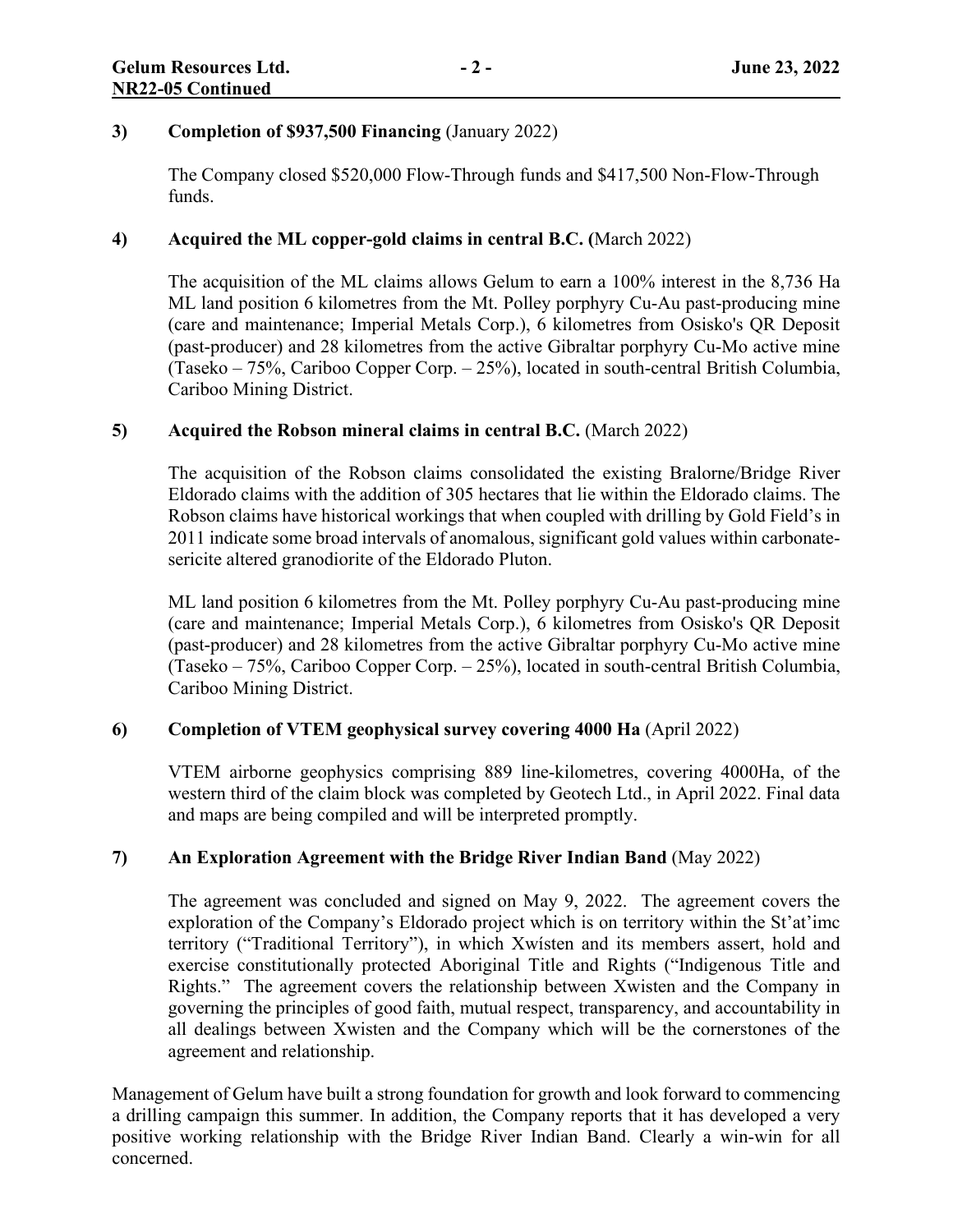#### **Qualified Person**

John Drobe, P.Geo., a qualified person as defined by NI 43-101, has reviewed the scientific and technical information that forms the basis for this news release and has approved the disclosure herein. Mr. Drobe is not independent of the Company as he is a consultant of the Company.

#### **About Gelum Resources Ltd.**

Gelum Resources is a Company led by seasoned management and advisors in the mining and financial sectors. The Company currently has two objectives under management. The first is to define a multi-million oz. economic gold deposit in the Bralorne-Bridge River gold district located some 190 kilometres north of Vancouver and 74 km northwest of the town of Lillooet, B.C. This objective is made possible through the Company's acquisition of 26 mineral claims with a total area of 9028 hectares located in the Bralorne-Bridge River Gold District, which was host to one of the highest-grade, longest-producing mines in British Columbia. Management is proud to have developed an excellent working relationship with the Bridge River Indian Band (Xwísten) the project is within the traditional territory within the St'at'imc territory (Traditional Territory) in which Xwísten and its members assert, hold and exercise constitutionally protected Aboriginal Title and Rights ("Indigenous Title and Rights").

The second objective is to discover an alkalic porphyry and related skarn deposit within a prolific B.C. porphyry belt in the Interior Plateau region. The recently acquired ML property is accessible by 90% paved roads via Williams Lake, and the remainder by all-season dirt roads and secondary logging roads. The low to moderate relief allows year-round access and work. Airborne geophysics comprising magnetics and radiometrics was completed in early spring of 2022.

For further information about the Company and its exploration portfolio, please refer to Gelum Resources Corporate Presentation:

[https://gelumresources.com/site/assets/files/5717/gelum\\_resources\\_deck\\_-\\_winter2022-03.pdf](https://gelumresources.com/site/assets/files/5717/gelum_resources_deck_-_winter2022-03.pdf)

#### **On Behalf of the Board of Directors**

*David Smith, President*

#### **For further information about Gelum, please contact:**

David Smith, President Email: [dsmith@gelumresources.com](mailto:dsmith@gelumresources.com) Phone: 604 484-1228 Cell: 778-834-1141

*Neither the CSE nor its Regulation Services Provider (as that term is defined in the policies of the CSE-Canadian Securities Exchange) accepts responsibility for the adequacy or accuracy of this release.*

#### *Cautionary Statements Regarding Forward Looking Information*

*This presentation contains forward-looking statements and forward-looking information (collectively, "forwardlooking statements") within the meaning of applicable Canadian and US securities legislation. All statements, other than statements of historical fact, included herein including, without limitation, statements regarding any potential*